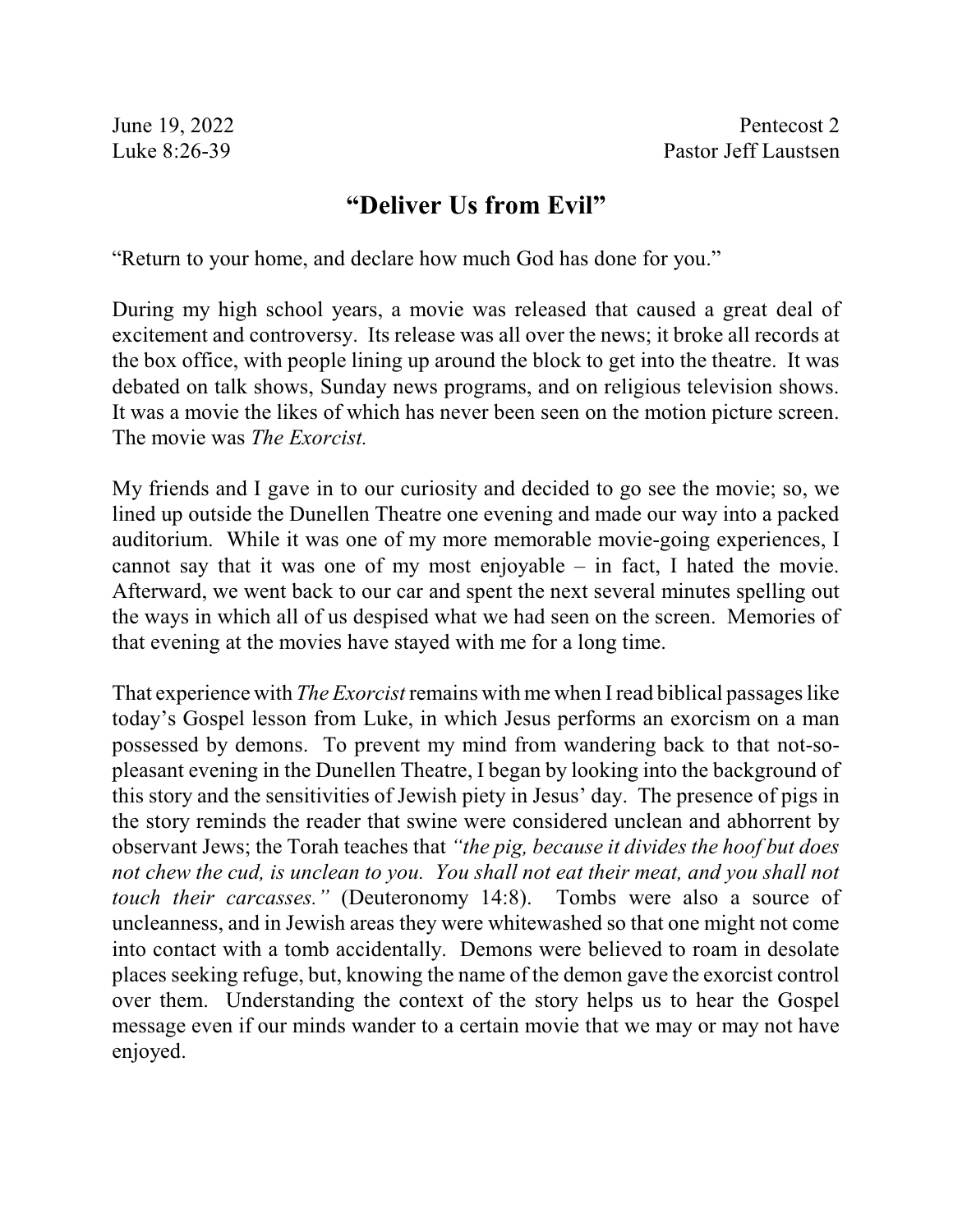The story begins with Luke's reporting that Jesus and his disciples *"arrived at the country of the Gerasenes, which is opposite Galilee."* (Luke 8:26). Gerasa was located @fifty kilometres south of the Sea of Galilee in the Transjordan and was a leading city of the Decapolis. This was Gentile territory, the only record in Luke's Gospel of Jesus ministering in a place that was primarily Gentile. As soon as Jesus steps on land in the area that is not only across the Sea of Galilee but acrossthe social border that separated Jews and Gentiles, he is met by *"a man of the city who had demons … For a long time he had worn no clothes, and he did not live in a house but in the tombs*" (8:27). While some had difficulty seeing or understanding Jesus' true identity, the demon that possesses this man knows fully who Jesus is; we are told that *"when he saw Jesus, he fell down before him and shouted at the top of his voice, 'What have you to do with me, Jesus, Son of the Most High God?'"* (8:28). The unclean spirit begs Jesus not to torment it, for Jesus *"had commanded the unclean spirit to come out of the man"* (8:29). As Jesus had previously demonstrated that he is master over the forces of nature (having calmed the storm on their crossing of the Sea of Galilee when he *"rebuked the wind and the raging waves; they ceased, and there was calm.*  $-8:24$ , Jesus now demonstrates that he is also master over demonic spirits; *"the destructive power of evil is unmasked, and Jesus rises as victor over the devil's deceptions."* (Alan Culpepper). Jesus' command for the unclean spirits to come out of the man is an act of compassion for the man because of all he had suffered under the power of the demon; Luke reports that *"many times it had ceased him; he was kept under guard and bound with chains and shackles, but we would break the bonds and be driven by the demon into the wilds."* Jesus first demonstrates his power over the demon by requiring it to divulge its name, which is Legion, *"for many demons had entered him"* (8:30). The name "Legion" indicates that number and power of the demons that possessed the man; a Roman legion was composed of five or six thousand men, indicated that Jesus is engaged in a formidable spiritual battle. Having surrendered the name, the unclean spirits now realize that Jesus has the upper hand in this battle; so *"they begged him not to order them back into the abyss"* (8:31). The abyss was the netherworld, the abode of spirit powers, the dead, imprisoned spirits, and the place of Satan's prison:

- "Therefore God also highly exalted him and gave him the name that is above every name, so that at the name of Jesus every knee should bend, in heaven and on earth and under the earth, and every tongue confess that Jesus Christ is Lord, to the glory of God the Father." – Philippians 2:9-11.
- · "But the righteousness that comes from faith says, 'Do not say in your heart, "Who will ascend into heaven?" (that is, to bring Christ down) or "Who will descend into the abyss?" (that is, to bring Christ up from the dead). $"$  –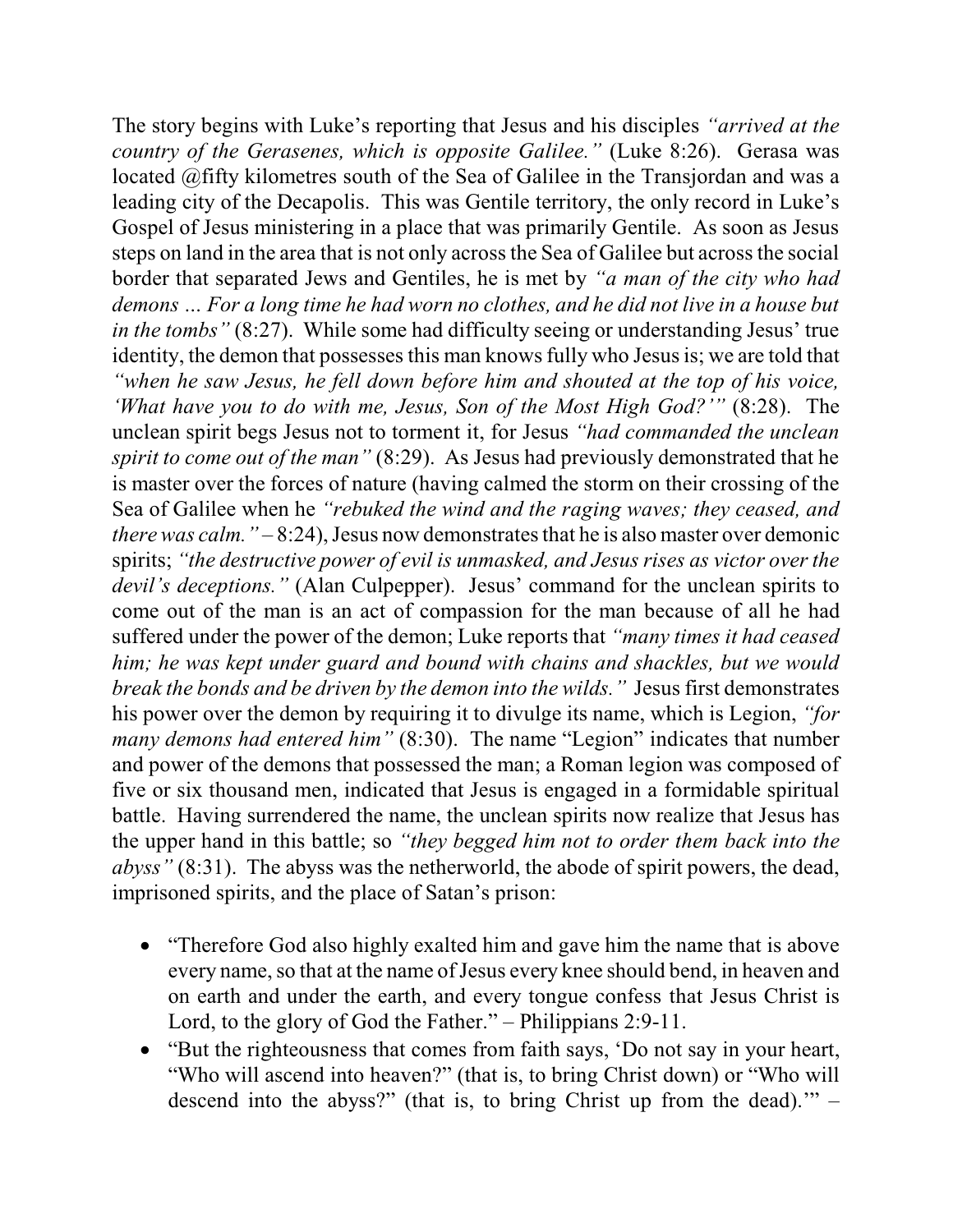Romans 10:6-7.

• "For Christ also suffered for sins once for all, the righteous for the unrighteous, in order to bring you to God. He was put to death in the flesh, but made alive in the spirit, in which he also went and made a proclamation to the spirits in prison …" – 1 Peter 3:18-19.

The demons did not want to be sent back to the abyss, either because it was for them a prison or because they knew that the abyss was not beyond the power of Christ. Jesus' power is no less effective even in an area where demons were most numerous and most destructive.

Knowing that they have been defeated, the demons negotiate their fate and Jesus allows them to enter *"a large herd of swine"* that was feeding nearby, another reminder that this incident takes place in Gentile territory; *"Jesus engages the location of the Gerasenes on his own (his disciples are not mentioned anywhere in the account), in a place that anyone in his right mind would avoid."* (Jeannine K. Brown). After receiving permission from Jesus, *"the demons came out of the man and entered the swine, and the herd rushed down the steep bank into the lake and was drowned"* (8:33). The fate of the pigs shows that justice had prevailed all around: the man had been delivered from the demons' torment, the unclean herd had been destroyed, the demons had gotten what they wanted, and in the end, they had been destroyed along with the pigs. Jesus has outwitted the devil.

• "The demons that wanted most to avoid being sent into the abyss had been drowned in the lake. When it gets its way, evil is always destructive and ultimately self-destructive." – Culpepper.

The exorcism is confirmed by witnesses who see the man restored to peace and normalcy: *"they found the man from whom the demons had gone sitting at the feet of Jesus, clothed and in his right mind."* (8:35). As one who now sits at the feet of Jesus, the man ranks with many of his followers who sat in the same place before their Lord:

- "She stood behind him at his feet, weeping, and began to bathe his feet with her tears and to dry them with her hair." – 7:38.
- · "Just then there came a man named Jairus, a leader of the synagogue. He fell at Jesus' feet and begged him to come to his house, for he had an only daughter, about twelve years old, who was dying." – 8:41-42.
- · "[Martha] had a sister named Mary, who sat at the Lord's feet and listened to what he was saying."  $-10:39$ .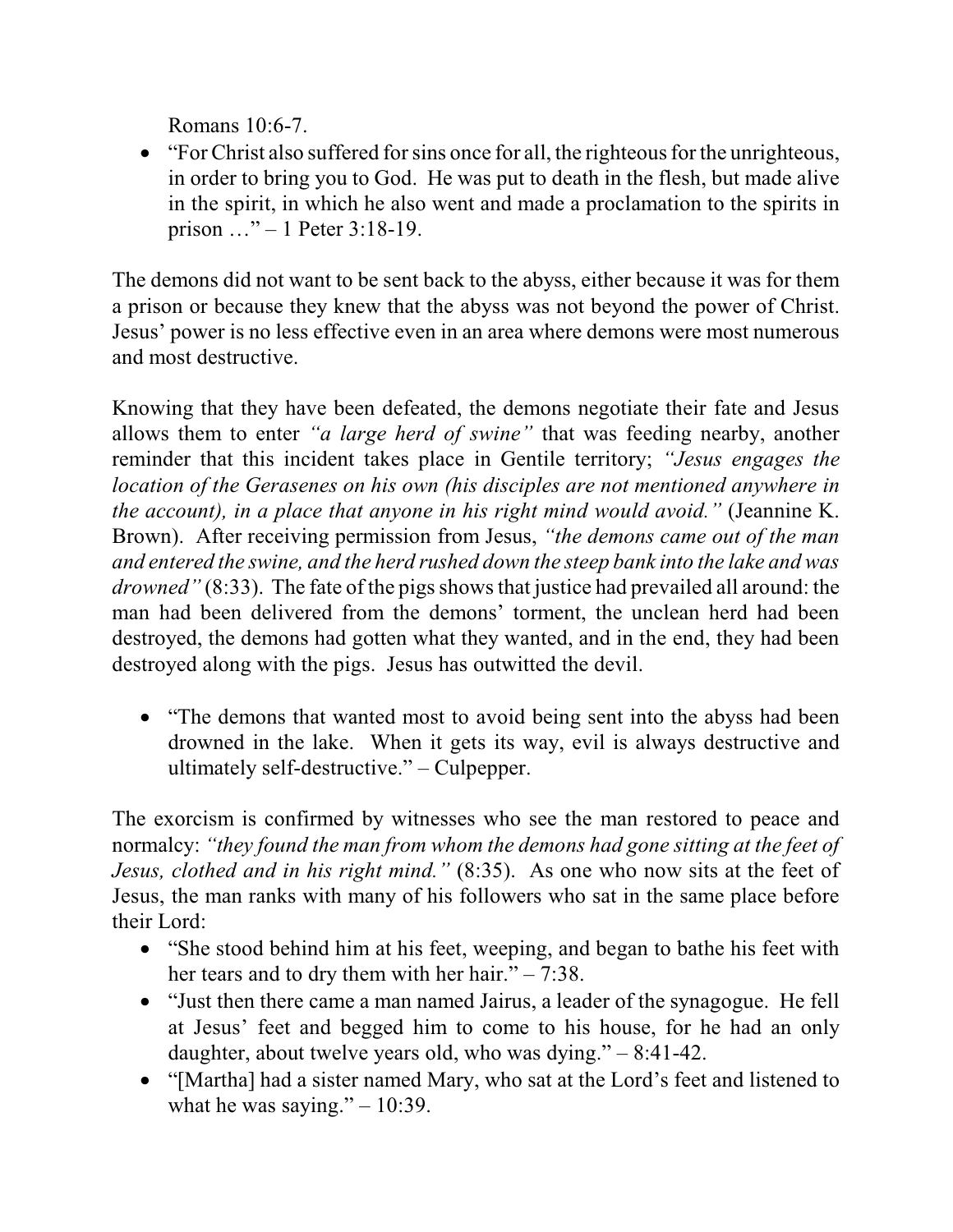• "[The leper] prostrated himself at Jesus' feet and thanked him. And he was a Samaritan." – 17:16.

Luke reports a universal response to the exorcism from "all the people"; they recognize the mystery and power of what had taken place, but they cannot make a place for it or accommodate their lives to it. The community had apparently learned to live with demonic forces, isolating and controlling them. But now the power of God for good comes to their community and disturbs a way of life they had come to accept, a reminder that *"even when it is for good, power that can neither be calculated nor managed isfrightening."* (Fred Craddock). There is also the factor of economic loss with the destruction of the herd of swine. The Gerasene people are not praising God that the man was healed; they are counting the cost and finding it to be too much. Both of these factors help explain why *"all the people of the surrounding country of the Gerasenes asked Jesus to leave them; for they were seized with great fear. So, he got into the boat and returned."* (8:37). Their reaction is in stark contrast to the Galilean Jews who earlier had begged Jesus to stay with them: *"And the crowds were looking for him; and when they reached him, they wanted to prevent him from leaving them."* (4:42). *"It seemsthe Gentile lands are not yet ready for the good news of the reign of the one true God."* (Brown).

But there is one Gerasene who does not wantJesus to leave: *"the man from whom the demons had gone begged that he might be with him"* (8:38). But instead of inviting him to become one of his followers, Jesus sends the man home with a commission to *"return to your home, and declare how much God has done for you"* (8:39). As the Samaritan woman at the well returned to her community to invite them to *"come and see a man who told me everything I have ever done! He cannot be the Messiah, can he?"* (John 4:29), the man who has been liberated from bondage to the power of the devil returns to his people to begin the mission to the Gentiles that all of Jesus disciples will share when they are commissioned to *"make disciples of all nations, baptizing them in the name of the Father and of the Son and of the Holy Spirit"* (Matthew 28:19). The man who experienced the liberating power of the Word of God in Jesus Christ now becomes a messenger to share this liberating word with others: *"So he went away, proclaiming throughout the city how much Jesus had done for him."* (8:39).

• The healed demoniac sits at the feet of Jesus, revealing his new discipleship status. This newest disciple becomes a witness to Jesus and his power, for although the man begs to return with Jesus, Jesus sends him back to his home to proclaim what God has done for him. Jesus not only heals this individual;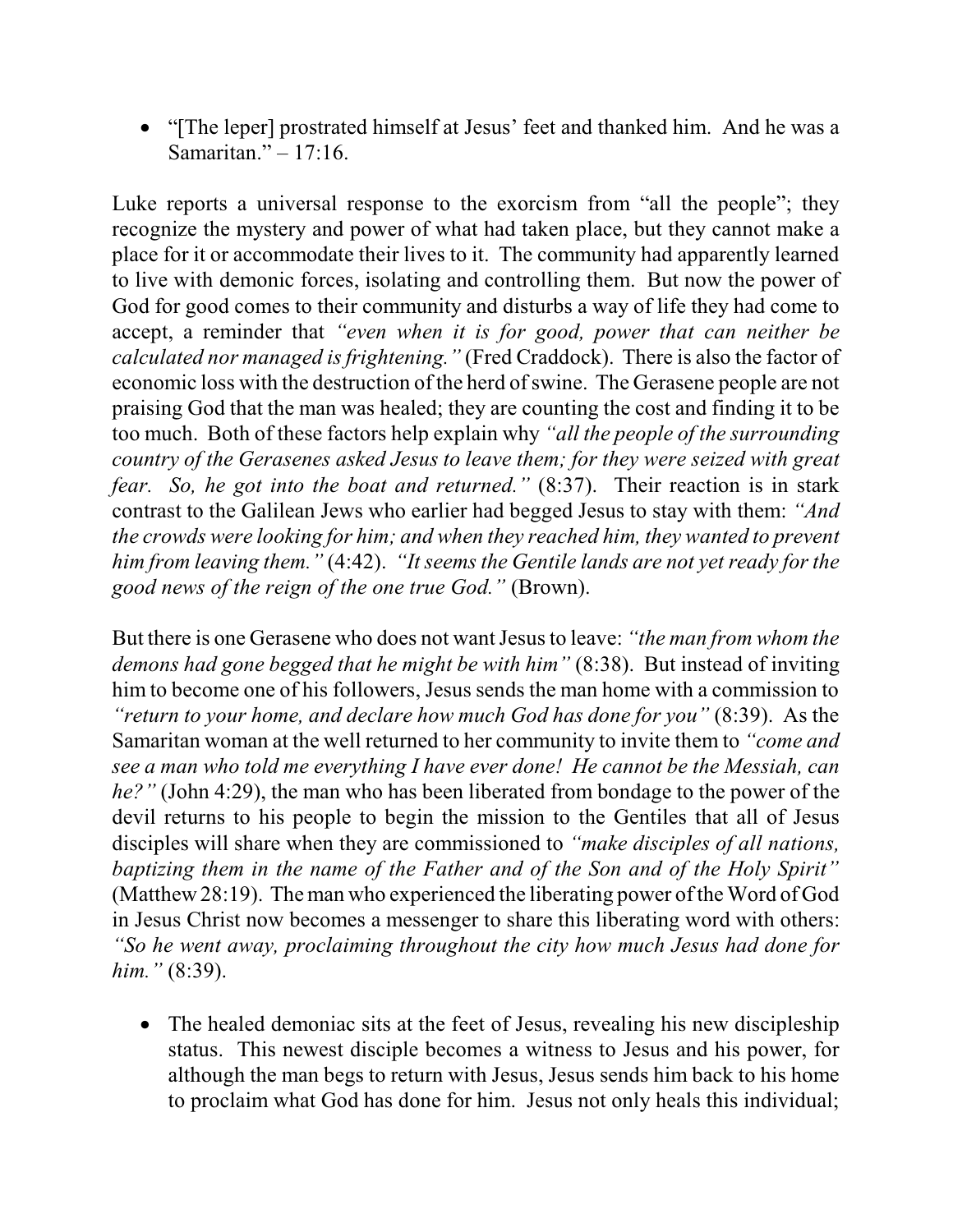he also leaves a witness behind for everyone who has initially rejected him." – Brown.

While many of the elements of this story sound strange to our modern ears and may conger up images from notorious movies, the message of this Gospel lesson is one of hope and liberation for all who *"sit in darkness and in the shadow of death"* (Luke 1:79). Our Lord who freed this Gentile man from his bondage to demonic forces also teaches his disciples to pray that God might *"deliver us from evil."* (Matthew 6:13). In the *Small Catechism,* Martin Luther teaches the meaning of this petition in the Lord's Prayer:

· "We ask in this prayer, as in a summary, that our Father in heaven may deliver us from all kinds of evil – affecting body or soul, property or reputation – and at last, when our final hour comes, may grant us a blessed end and take us by grace from this valley of tears to himself in heaven."

In a sermon from 1531, Luther encouraged his congregation that *"if you are in great tribulation, the Lord's Prayer will be sweet to you and you will gladly pray it from the bottom of your heart."* In his most famous hymn, we join with Luther and generations of faithful Christiansin proclaiming that *"though hordes of devilsfill the land all threatening to devour us, we tremble not, we trust God's will: they cannot overpower us.* " ("A Mighty Fortress Is Our God," ELW Hymn 504). We confess our faith in Jesus Christ our Lord, ruler of heaven and earth, who has *"purchased and freed me from all sins, from death, and from the power of the devil, not with gold or silver but with his holy, precious blood and his innocentsuffering and death."* In our baptism into Christ's death and resurrection, we live in the sure and certain hope that *"neither death, nor life, nor angels, nor rulers, nor things present, nor things to come, nor powers, nor height, nor depth, nor anything else in all creation, will be able to separate us from the love of God in Christ Jesus our Lord."* (Romans 8:38- 39).

• "As Leonardo Boff notes, 'The reality encompassed in the Lord's Prayer is not a pretty picture but one of heavy conflict. Here the kingdom of God confronts the kingdom of Satan.' The Lord's Prayer describes a world in which neither the naïve supernaturalism of the fundamentalist nor the cheery optimism of the liberal is adequate. It is a world of holocausts and genocidal massacres, of growing embittered underclasses and homelessness in the midst of wealthy cities, of blasphemies and lies. In such a universe, the Lord's Prayer both alerts us to the profound and all-pervasive reality of evil, and assures us of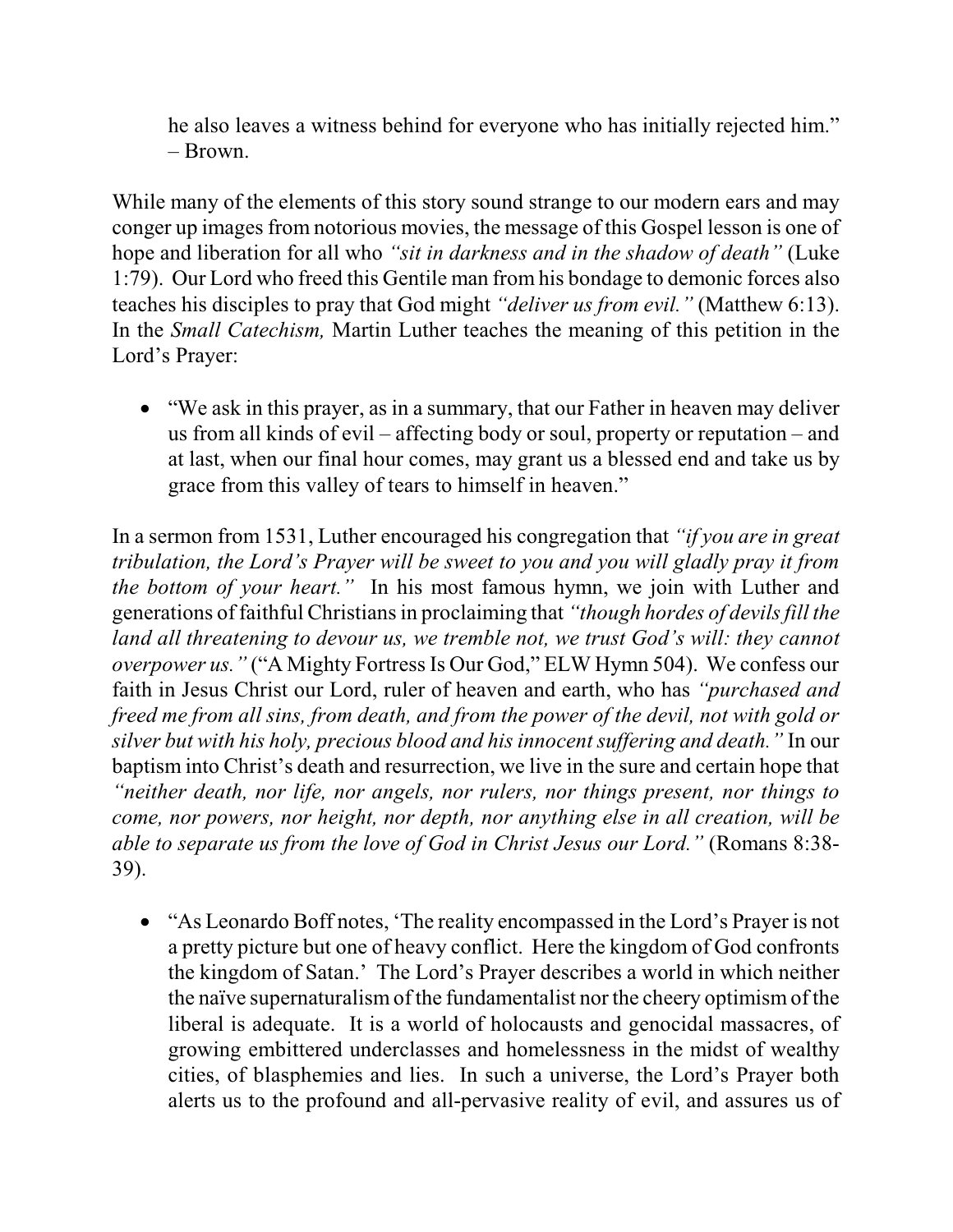God's care and protection in the midst of such a world." – Patricia Wilson-Kastner.

While we may dismiss the portrayal of the demonic in both *The Exorcist* and in the story of demon-possessed swine hurling themselves off cliffs, we know that evil is real and actively present in our world. Evil is present in anything that seeks to destroy what God has created, in anything that seeks to separate what our Lord came to unite, that seeks to deny us that fullness of God's abundant blessing that our gracious Lord desires all of us to enjoy. Evil is present when someone urges us to hate someone who is different from us, to look at "others" as inferior to those who are "one of us," and when we are encouraged to divide ourselves into warring factions rather than seeing in every person the unique child of God for whomChrist died. Evil exists in violence, hatred, animosity, abuse, and any other thoughts and actions that destroy and tear down rather than build up. Evil is present in anything and anyone that seeks to put itself in the place of God and have its will accomplished rather than praying that *"thy kingdom come, thy will be done on earth as it is in heaven."* But when we are baptized in Christ Jesus, we boldly and publicly renounce all the forces of evil that would seek to separate us from the love of God that is ours in our Lord and Saviour: we renounce *"the devil and all the forces that defy God … the powers of this world that rebel against God … [and] the ways of sin that draw you from God"* (ELW Holy Baptism). In Holy Baptism we bind unto ourselves the strong name of the Trinity, knowing that no matter what forces of evil may be arrayed against us, we live in assurance that *"Christ be with me, Christ within me, Christ behind me, Christ before me,, Christ beside me, Christ to win me, Christ to comfort and restore me."* (ELW Hymn 450).

• "The underlying assumption of the Lord's Prayer is that our relationship with God empowers and frees us. We are able to make choices and to be responsible. Indeed, if we pray the Prayer that Jesus tells us, as children of Abba, we will faithfully love and serve God and actively resist evil. As Boff writes, 'Any genuine liberation, from the Christian standpoint, starts with a deep encounter with God that moves us to committed action." – Wilson-Kastner.

*The Exorcist* will never be one of my favourite movies, and I must admit that some elements in today's Gospel lesson are strange to my ears; but the power of evil is real and dangerous in this and every generation. But our faith in Jesus Christ gives us the assurance that no matter how great the forces of darkness may be or how dire the situation, because Jesus Christ is Lord of all we live in that sure and certain hope that